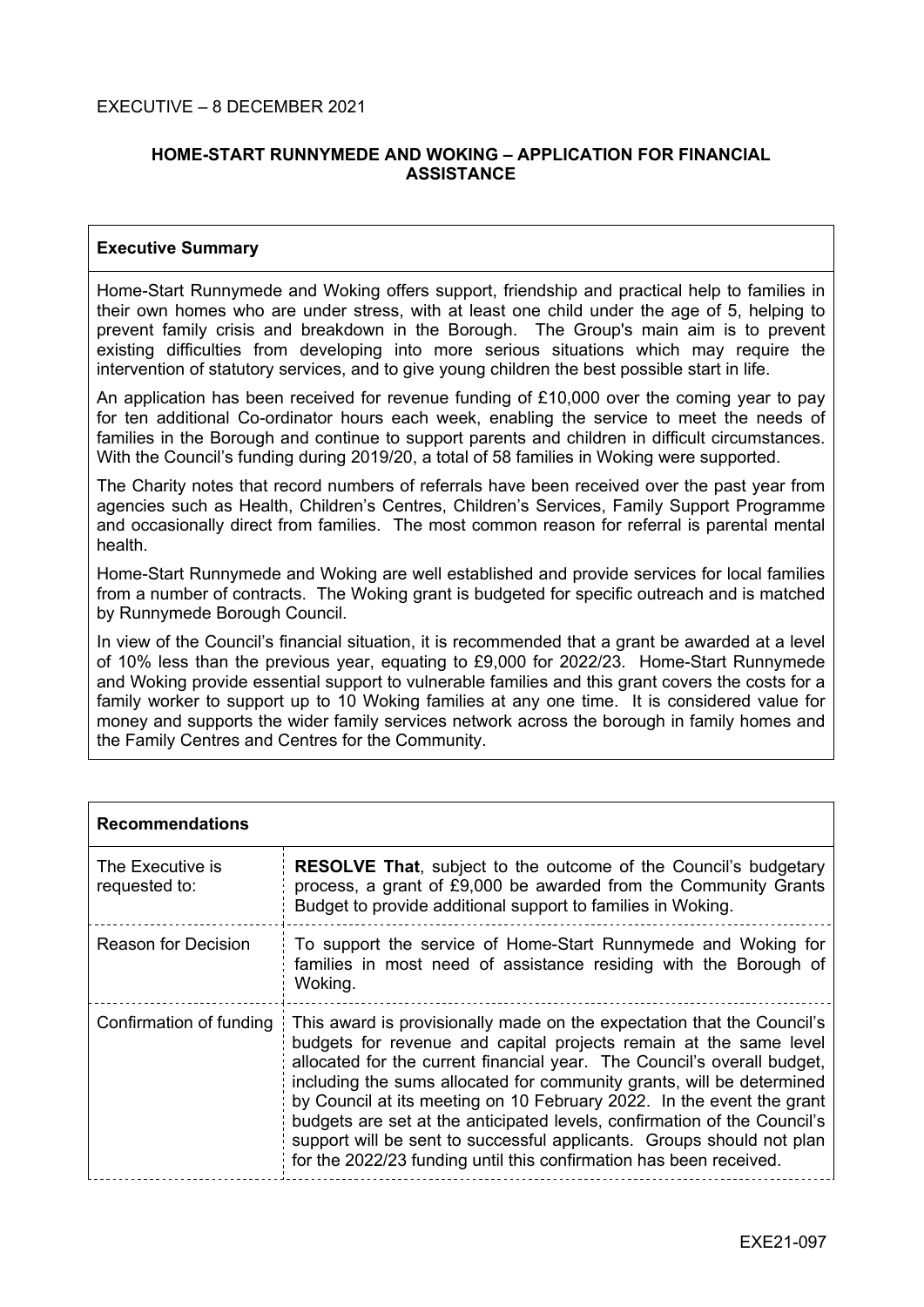| Conditions             | <b>Accounts.</b> The Organisation must submit audited accounts for the<br>year in which the grant is awarded, including an income and<br>expenditure account and balance sheet. Please note that accounts<br>for other years may also be required.                                                                                                                                                                                                                                                                                                                                                                                                                |
|------------------------|-------------------------------------------------------------------------------------------------------------------------------------------------------------------------------------------------------------------------------------------------------------------------------------------------------------------------------------------------------------------------------------------------------------------------------------------------------------------------------------------------------------------------------------------------------------------------------------------------------------------------------------------------------------------|
|                        | <b>Monitoring Information.</b> The Organisation must submit quarterly<br>monitoring information as a measure of its achievements. Failure to<br>provide details will jeopardise the award. E-mail requests will be sent<br>to the applicant on a quarterly basis.                                                                                                                                                                                                                                                                                                                                                                                                 |
|                        | <b>Publicity.</b> Where possible, the Organisation is required to publicise<br>the support received from Woking Borough Council, including on all<br>literature and leaflets produced.                                                                                                                                                                                                                                                                                                                                                                                                                                                                            |
|                        | <b>Payments.</b> Unless exceptional circumstances exist all invoices must<br>be received quarterly with details of the costs incurred and monitoring<br>information for the previous quarter.                                                                                                                                                                                                                                                                                                                                                                                                                                                                     |
|                        | <b>Payment Period.</b> Final quarter claims must be made by the second<br>week in March. Unclaimed awards will not be available at a later date<br>unless exceptional circumstances can be demonstrated to the Council<br>before the end of the award year.                                                                                                                                                                                                                                                                                                                                                                                                       |
|                        | <b>Joint Working.</b> WBC expects the Organisation to engage positively<br>on health and wellbeing multi-agency joint work affecting Woking.<br>Groups which refuse may place their Council support at risk, e.g.<br>grant, concessionary rent and other assistance.                                                                                                                                                                                                                                                                                                                                                                                              |
|                        | Homelessness Reduction Act 2017. Following the introduction of<br>new legislation from April 2018, the council will expect the support of<br>partner agencies in identifying people at risk of homelessness as early<br>as possible to maximise the opportunities to prevent such. Partner<br>agencies / organisations will be expected to be engaged in joint<br>working arrangements to assist in finding suitable housing and<br>support solutions, and where appropriate to undertake and respond to<br>the new 'duty to refer'. Groups which do not support this new<br>legislation and way of working positively, may put their Council<br>support at risk. |
| Performance Indicators | <b>Users.</b> The Organisation to provide a breakdown of the users in the<br>past quarter.                                                                                                                                                                                                                                                                                                                                                                                                                                                                                                                                                                        |
|                        | <b>Enquiries.</b> The Organisation to provide a breakdown of the enquiries<br>received during the last quarter.                                                                                                                                                                                                                                                                                                                                                                                                                                                                                                                                                   |
|                        | <b>Publicity.</b> The Organisation to advise how the Council's support has<br>been publicised over the last quarter.                                                                                                                                                                                                                                                                                                                                                                                                                                                                                                                                              |
|                        | <b>Statement of Use.</b> The Organisation to provide a statement stating<br>the use to which the grant money has been put.                                                                                                                                                                                                                                                                                                                                                                                                                                                                                                                                        |
| <b>Future Support</b>  | The financial pressure on the Council's budgets is expected to<br>continue in the coming years and accordingly the overall level of<br>support available in future years may be reduced. The applicant is<br>therefore to be advised that the award of funding for 2022/23 does not<br>imply that a similar application in 2023/24 would be supported. In<br>particular, it is emphasised that the Council is unlikely to be in a<br>position to award any sums above the 2022/23 levels.                                                                                                                                                                         |
|                        | In view of this, the applicant is to be advised to ensure that<br>contingency plans for the Group's operations for 2023/24 have been                                                                                                                                                                                                                                                                                                                                                                                                                                                                                                                              |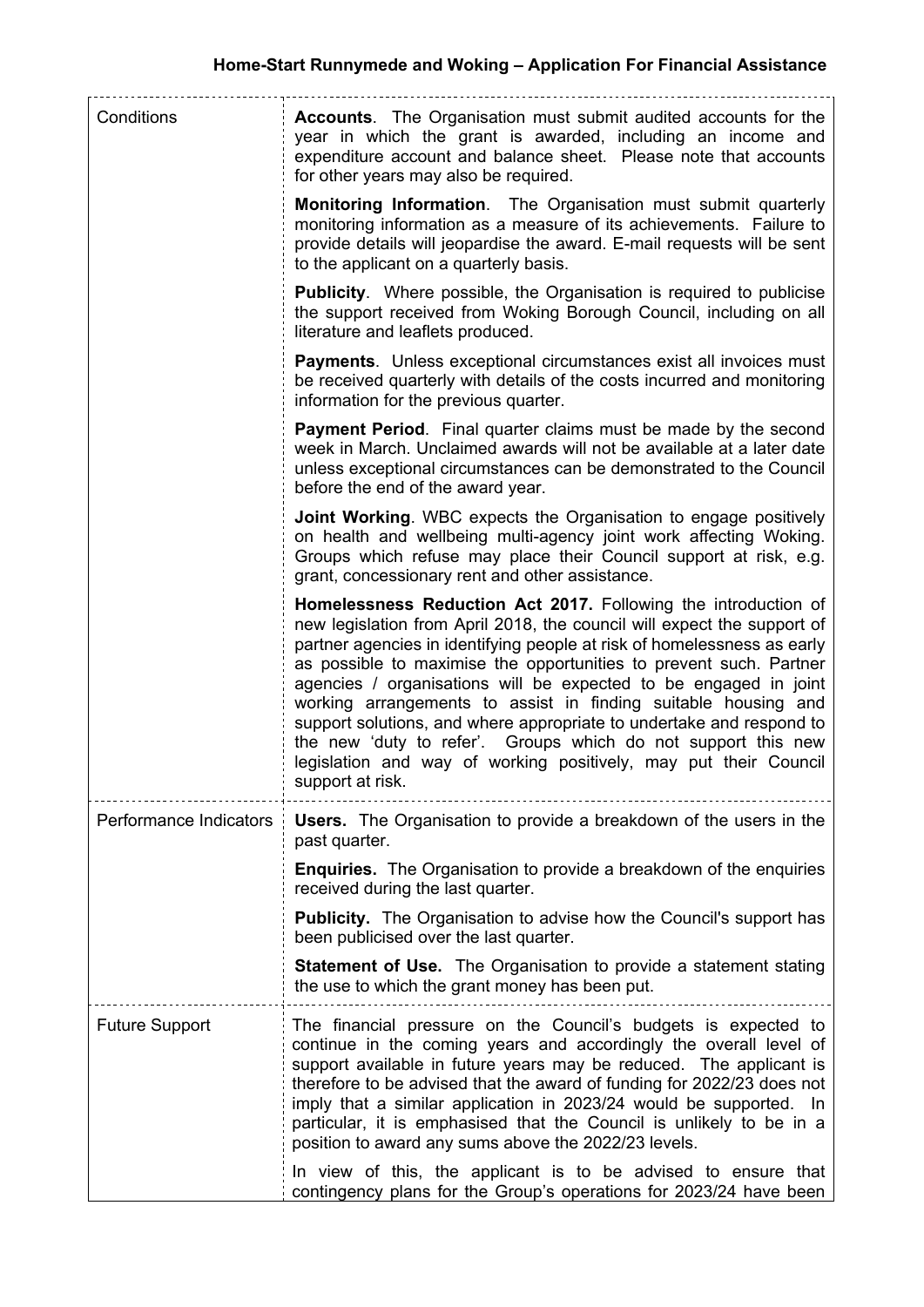| drawn up in the event that the Council is unable to continue its support<br>beyond April 2023. All applicants are strongly recommended to<br>pursue alternative sources of funding and are encouraged to approach<br>Woking Borough Council's Community Support Team for advice and<br>support. |
|-------------------------------------------------------------------------------------------------------------------------------------------------------------------------------------------------------------------------------------------------------------------------------------------------|
|-------------------------------------------------------------------------------------------------------------------------------------------------------------------------------------------------------------------------------------------------------------------------------------------------|

## **The Executive has authority to determine the above recommendations.**

# **Background Papers:**

2022/23 Application Form.

# **Reporting Person:**

Julie Fisher, Chief Executive Extn: 3301, Email: julie.fisher@woking.gov.uk

## **Contact Person:**

Frank Jeffrey, Head of Democratic Services Extn: 3012, Email: frank.jeffrey@woking.gov.uk

Doug Davern, Democratic Services Officer Extn: 3018, Email: doug.davern@woking.gov.uk

# **Portfolio Holder:**

Cllr Simon Ashall Email: cllrsimon.ashall@woking.gov.uk

#### **Shadow Portfolio Holder:**

Cllr Will Forster Email: cllrwill.forster@woking.gov.uk

# **Date Published:**

30 November 2021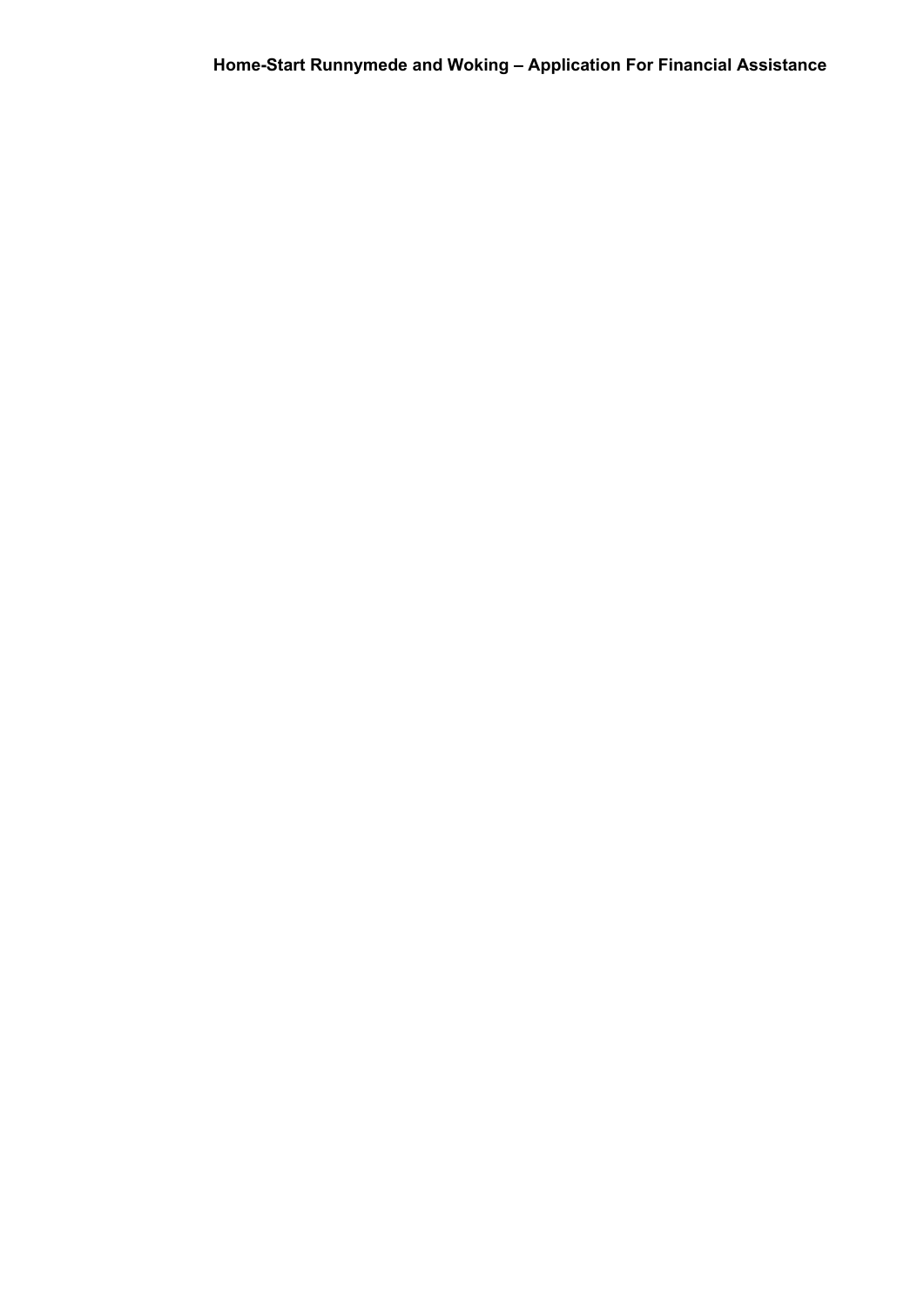| 1.0 Summary of Application |                                                                                                                                                                                                                                                                                                                                                                                                                                    |
|----------------------------|------------------------------------------------------------------------------------------------------------------------------------------------------------------------------------------------------------------------------------------------------------------------------------------------------------------------------------------------------------------------------------------------------------------------------------|
| 1.1 Status and Aims        | Home-Start Woking was founded in 1994. On 1st January 2015 the<br>Group merged with Home-Start Runnymede to form Home-Start<br>Runnymede and Woking.                                                                                                                                                                                                                                                                               |
|                            | The Charity's aim is to offer free confidential support, friendship and<br>practical help to families with at least one child under five who are<br>experiencing difficulties and struggling to cope with the challenges of<br>parenting. The staff assess each family's individual needs and assign<br>an appropriately skilled and experienced volunteer.                                                                        |
|                            | All volunteers are parents and undergo a high-quality training course<br>and receive continuing support from staff. A volunteer will visit the<br>family once a week in their own home for up to a year and will work<br>co-operatively to enable their family to cope with the demands of<br>being a parent, to develop resilience and independence in the family<br>and prevent the need for intervention by statutory services. |
|                            | Since 2019 the Group has also provided families with home support<br>from a Family Support Worker who works with families for a short<br>period of time. In addition, support is provided to families through<br>specialist groups (new parents and parents of children with additional<br>needs) and parenting courses.                                                                                                           |
| 1.2 Employees              | 7 comprising the Manager, Perinatal Project Lead, two Co-ordinators,<br>a Senior Family Support Worker, a Family Support Worker and an<br>Administrator.                                                                                                                                                                                                                                                                           |
| 1.3 Volunteers             | 51. Nine volunteers are trustees responsible for the governance of<br>Home-Start Runnymede & Woking. The Chair is also a member of the<br>Board of Trustees of Home-Start Surrey, the consortium contracted to<br>Surrey County Council Children's Services for the provision of the<br>Early Help contract.                                                                                                                       |
|                            | The majority of volunteers are trained to provide home-visiting support<br>to parents with a least one child under five. All volunteers have<br>parenting experience, are DBS and reference checked and complete<br>a six week training course.                                                                                                                                                                                    |
| 1.4 Clients/Users          | 339, comprising:                                                                                                                                                                                                                                                                                                                                                                                                                   |
|                            | 154 male                                                                                                                                                                                                                                                                                                                                                                                                                           |
|                            | 207 female                                                                                                                                                                                                                                                                                                                                                                                                                         |
|                            | 28 disabled                                                                                                                                                                                                                                                                                                                                                                                                                        |
|                            | 105 ethnic minority                                                                                                                                                                                                                                                                                                                                                                                                                |
|                            | 161 resident in Woking:                                                                                                                                                                                                                                                                                                                                                                                                            |
|                            | 134 aged 0-5                                                                                                                                                                                                                                                                                                                                                                                                                       |
|                            | 63 aged 6-10                                                                                                                                                                                                                                                                                                                                                                                                                       |
|                            | 9 aged 11-18                                                                                                                                                                                                                                                                                                                                                                                                                       |
|                            | 133 aged 19-65                                                                                                                                                                                                                                                                                                                                                                                                                     |
|                            | During 2020-21 the Group supported a total of 58 families with young<br>children living in Woking. Referrals were received for families living in<br>Woking from Health, Children's Centres, Children's Services, Family                                                                                                                                                                                                           |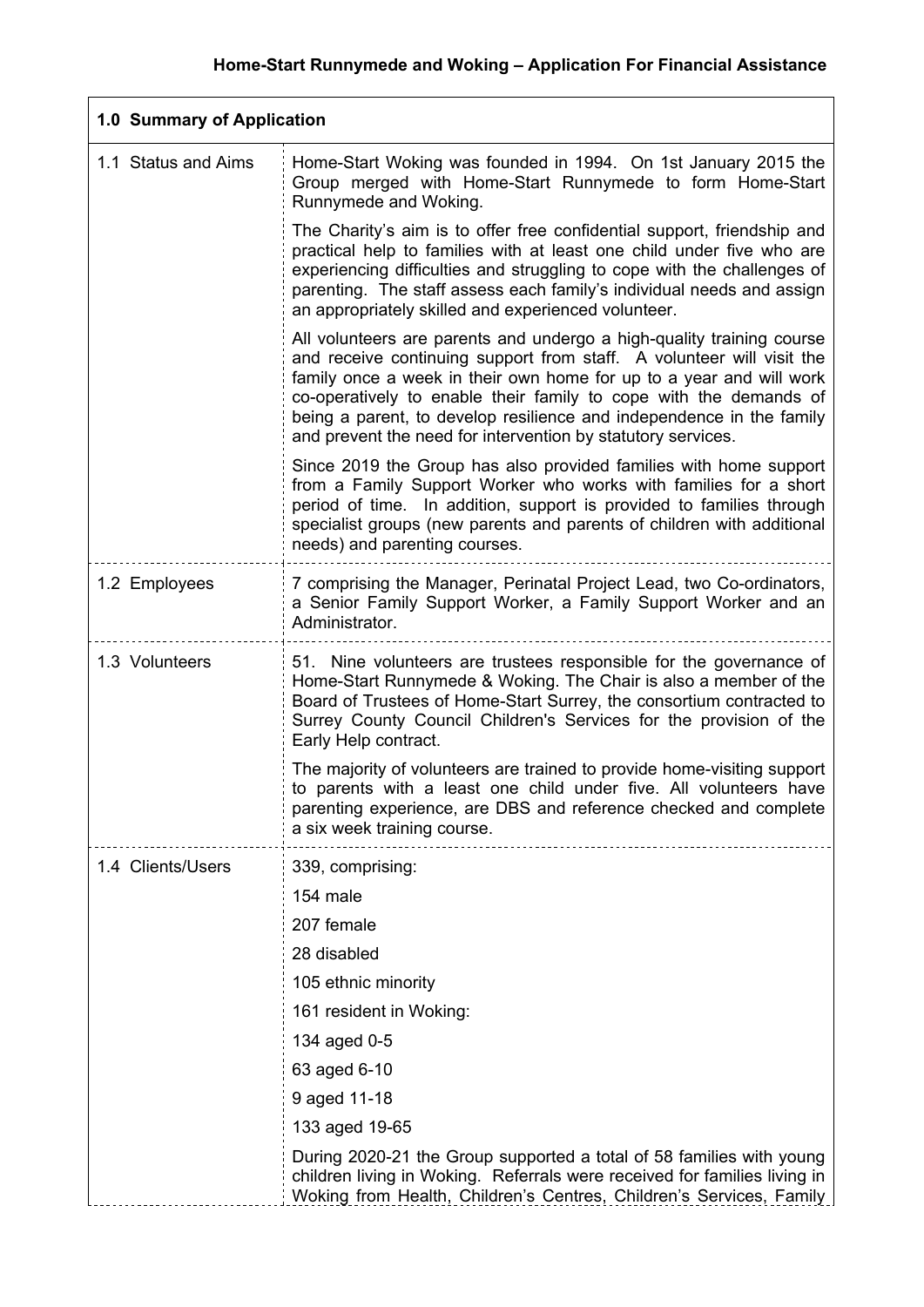|                       | Support Programme and occasionally direct from families.                                                                                                                                                                                                                                                                                                                                                                                                                                                                                                                                                                                                                                                                                                                                                        |
|-----------------------|-----------------------------------------------------------------------------------------------------------------------------------------------------------------------------------------------------------------------------------------------------------------------------------------------------------------------------------------------------------------------------------------------------------------------------------------------------------------------------------------------------------------------------------------------------------------------------------------------------------------------------------------------------------------------------------------------------------------------------------------------------------------------------------------------------------------|
|                       | Home-Start has continued to receive high numbers of referrals from<br>families with Domestic Abuse issues and those receiving multi-agency<br>support, including those supported by the Family Support Programme<br>with Early Help Assessment and Team Around the Family support<br>plans.                                                                                                                                                                                                                                                                                                                                                                                                                                                                                                                     |
|                       | In the past year the most common reason for a referral was maternal<br>mental health. 43% of the referrals received were for lone parent<br>families and 57% of referrals were for Black, Asian and Minority Ethnic<br>families. In the first quarter of 2021/22, more referrals were received<br>than any other quarter on record.                                                                                                                                                                                                                                                                                                                                                                                                                                                                             |
| 1.5 Members           | 8.                                                                                                                                                                                                                                                                                                                                                                                                                                                                                                                                                                                                                                                                                                                                                                                                              |
| 1.6 Sum Requested     | £10,000 (Revenue)                                                                                                                                                                                                                                                                                                                                                                                                                                                                                                                                                                                                                                                                                                                                                                                               |
| 1.7 Project           | The grant applied for would be used to continue to fund the<br>Coordinator hours thereby ensuring that the needs of families in<br>Woking are met and support provided to parents and children in<br>difficult circumstances. The Coordinator visits families referred to<br>Home-Start to assess need and plan a package of support, then<br>matches a suitable volunteer to visit the family once a week in their<br>home for a number of months. Support is reviewed regularly with both<br>the family and the volunteer. If the family needs more intensive<br>support the Coordinator will suggest that the family is supported by<br>one of our Family Support Workers. In addition, the Coordinator may<br>recommend that that family attends one of our group support sessions<br>or parenting courses. |
|                       | The Coordinator also provides initial and ongoing training to our team<br>of volunteers as well as liaising with referrers and other professionals<br>as part of a multi-agency approach to family support.                                                                                                                                                                                                                                                                                                                                                                                                                                                                                                                                                                                                     |
|                       | As one of the most cost-effective schemes in Surrey, the Group prides<br>itself in offering early help and prevention support to families, reducing<br>the risk of escalation and referral to statutory services which can be<br>costly.                                                                                                                                                                                                                                                                                                                                                                                                                                                                                                                                                                        |
| 1.8 Cost breakdown:   | The Group will use the grant of £10,000 to fund ten Co-ordinator hours<br>per week which will enable it to provide a home-visiting service to ten<br>Woking families at any one time.                                                                                                                                                                                                                                                                                                                                                                                                                                                                                                                                                                                                                           |
|                       | Salary (inc employer's NI and pension contribution) pro-rata for 10<br>hours per week = $£7,616$                                                                                                                                                                                                                                                                                                                                                                                                                                                                                                                                                                                                                                                                                                                |
|                       | Management (including caseload supervision) and Administrator<br>(processing new referrals) time = £1,790                                                                                                                                                                                                                                                                                                                                                                                                                                                                                                                                                                                                                                                                                                       |
|                       | The remainder of the request would reflect the Co-ordinator's travel<br>expense cost, phone and IT costs.                                                                                                                                                                                                                                                                                                                                                                                                                                                                                                                                                                                                                                                                                                       |
| 1.9 Community Benefit | The funding for 10 hours of Co-ordinator time would enable ten<br>Woking families and approximately 20 to 25 children to be supported<br>at any one time. Over the course of the year this number could<br>increase to 20 families and 40 to 50 children, depending on the length<br>of support. The beneficiaries of this support would be the parents,<br>their children and the local community:<br>• Parents would benefit from support which is bespoke and designed                                                                                                                                                                                                                                                                                                                                       |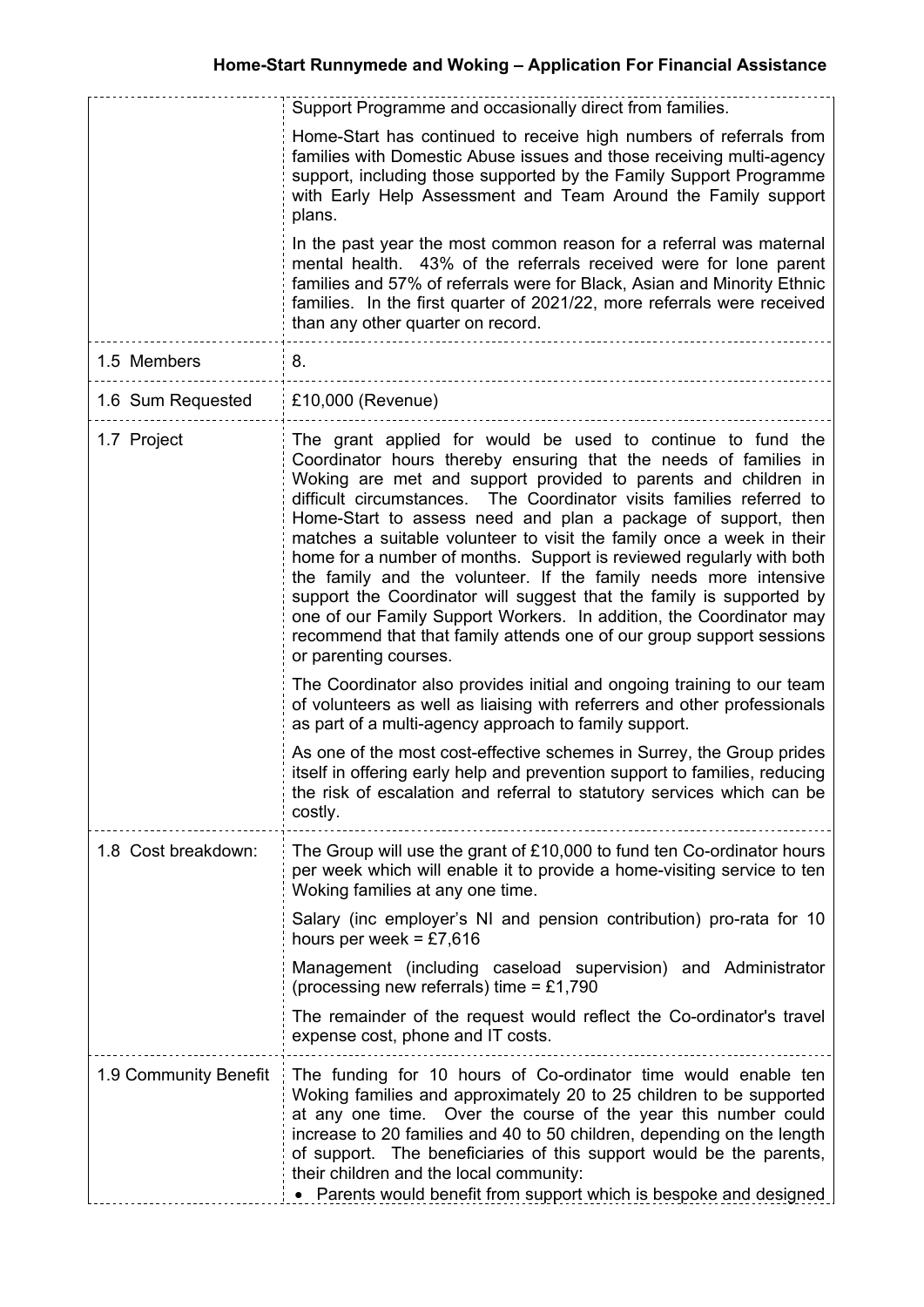|                      | to fit their needs. This support would help improve their parenting,<br>well-being and ability to manage the home. In addition, volunteers<br>help parents access local services so that, once Home-Start<br>support is finished, they can access the help they need<br>themselves. Home-Start aims to help parents develop greater<br>resilience for the challenges of life.<br>Children would benefit from more consistent parenting, routines<br>and boundaries and a more stable home life, thus giving them the<br>best possible start in life. The Ofsted Early Years Report (March<br>2014) highlights that a poor start in life has a negative impact on a<br>child's emotional and educational development in later life.<br>The local community benefits from the increased confidence and<br>resilience of the family – families are better able to access<br>community services and are more connected with their local<br>community which leads to a reduction in dependence on statutory<br>services. |
|----------------------|---------------------------------------------------------------------------------------------------------------------------------------------------------------------------------------------------------------------------------------------------------------------------------------------------------------------------------------------------------------------------------------------------------------------------------------------------------------------------------------------------------------------------------------------------------------------------------------------------------------------------------------------------------------------------------------------------------------------------------------------------------------------------------------------------------------------------------------------------------------------------------------------------------------------------------------------------------------------------------------------------------------------|
|                      | The Group monitors and evaluates outcomes for parents and children<br>on a quarterly basis using the online database 'Charity Log', tracking<br>the family journey from the point of referral to the end of support.                                                                                                                                                                                                                                                                                                                                                                                                                                                                                                                                                                                                                                                                                                                                                                                                |
|                      | In addition, the volunteers are all local parents and benefit from the<br>training and opportunities on offer. Many use their time volunteering<br>as a springboard into the work. Following their training with Home-<br>Start, previous volunteers have gone on to work with the Family<br>Support Programme, as Outreach workers for local Family Centres<br>and as Special Needs assistants in local primary schools. In the last<br>year 13 new volunteers have been trained.                                                                                                                                                                                                                                                                                                                                                                                                                                                                                                                                  |
| 1.10 Covid-19 Impact | In March 2020 the Charity's staff began working from home and the<br>majority of support to families (from both staff and volunteers) was<br>remote. In summer 2020 staff began to work in the office again on a<br>rotation basis and face-to-face resumed for some families. During<br>autumn 2020 and spring 2021 the Group worked according to<br>Government guidelines by supporting the majority of families remotely<br>or with outdoor visits. Families were visited in their homes where<br>remote or outdoor support was not suitable.                                                                                                                                                                                                                                                                                                                                                                                                                                                                    |
|                      | Two new groups were launched – one for parents of children with<br>additional needs and one for new mums - on Zoom and these proved<br>very popular. Since May 2021 the 'normal' service has resumed with<br>the group support continuing with planned additional groups for<br>September 2021 onwards. Covid-19 has led to improved partnership<br>working, for example a co-led parenting course for parents at St.<br>Johns Primary School.                                                                                                                                                                                                                                                                                                                                                                                                                                                                                                                                                                      |
|                      | In recent months there have been a record numbers of referrals. The<br>number of volunteers available has reduced as many have been<br>unable to support families due to the risk. Since the start of the<br>pandemic there has been a rise in referrals for:                                                                                                                                                                                                                                                                                                                                                                                                                                                                                                                                                                                                                                                                                                                                                       |
|                      | - Parental Mental Health – over 80% of our referrals have this listed as<br>an issue in the 'reasons for referral'                                                                                                                                                                                                                                                                                                                                                                                                                                                                                                                                                                                                                                                                                                                                                                                                                                                                                                  |
|                      | - Challenging behaviour/additional needs                                                                                                                                                                                                                                                                                                                                                                                                                                                                                                                                                                                                                                                                                                                                                                                                                                                                                                                                                                            |
|                      | - Domestic abuse                                                                                                                                                                                                                                                                                                                                                                                                                                                                                                                                                                                                                                                                                                                                                                                                                                                                                                                                                                                                    |
|                      | - Isolation – particularly in new parents                                                                                                                                                                                                                                                                                                                                                                                                                                                                                                                                                                                                                                                                                                                                                                                                                                                                                                                                                                           |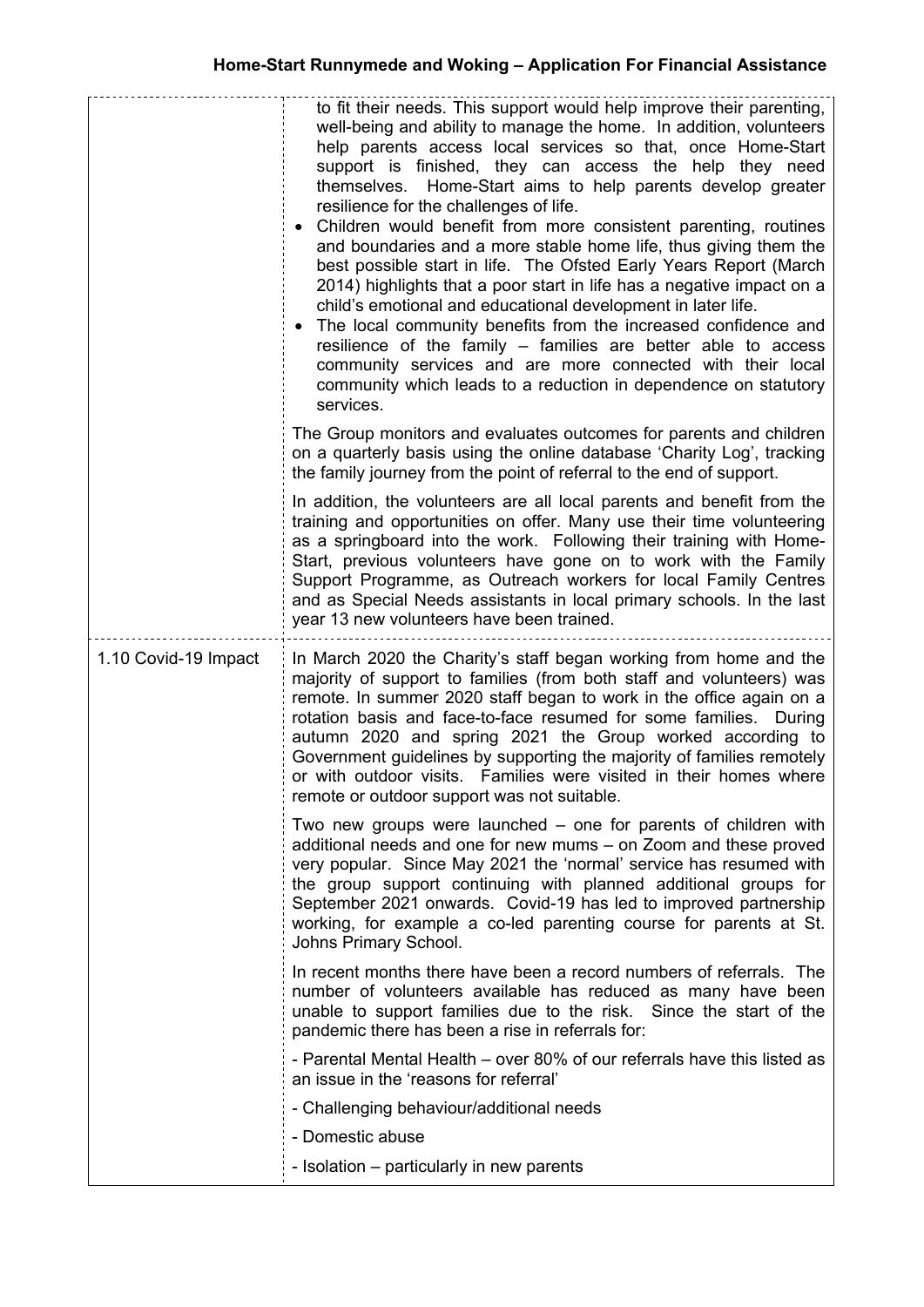| 2.0 Financial Background                |                                                                                                                                                                                                                                                                                                                                                                                      |
|-----------------------------------------|--------------------------------------------------------------------------------------------------------------------------------------------------------------------------------------------------------------------------------------------------------------------------------------------------------------------------------------------------------------------------------------|
| 2.1 Budget                              | At the time of the application, the Group held £167,620 in the bank.<br>The sum of £14,570 is reserved for a Pensions Liability in the event of<br>closure and restricted reserves of £75,000 are held for groups that are<br>currently not able to run but for which funding has been received. In<br>addition, the Reserves Policy requires six months' expenditure to be<br>held. |
|                                         | In addition, the trustees have committed to using £45,000 over 2 years<br>to fund an additional member of staff to provide 1:1 support for<br>families for whom volunteer support isn't appropriate and to lead<br>groups to help reduce isolation in parents and children.                                                                                                          |
|                                         | The Group has submitted a budget for 2022/23 which shows an<br>anticipated income of £116,000 against an anticipated expenditure of<br>£160,395, resulting in an anticipated deficit of £44,395.                                                                                                                                                                                     |
| 2.2 Accounts                            | The Group has submitted accounts for 2020/21 which show an<br>income of £156,021 (£90,624 in 2019/20) against expenditure of<br>£99,356 (£96,034 in 2019/20), resulting in a surplus of £56,635 (a<br>deficit of £5,410 in 2019/20). The sum of £166,434 was carried<br>forward at the end of the 2020/21 year.                                                                      |
| 2.3 Support over the<br>past five years | $2021/22 - £10,000$<br>$2020/21 - £10,000$<br>$2019/20 - £7,500$<br>$2018/19 - £7,500$<br>$2017/18 - £7,500$                                                                                                                                                                                                                                                                         |

| 3.0 Assessment of Application |                                                                                                                                        |           |
|-------------------------------|----------------------------------------------------------------------------------------------------------------------------------------|-----------|
| 3.1 Key Information           | Constitution<br>$\circ$                                                                                                                | Yes       |
|                               | <b>Registered Charity</b><br>O                                                                                                         | Yes       |
|                               | <b>VAT Registered</b><br>O                                                                                                             | <b>No</b> |
|                               | <b>Equal Opportunities Policy</b><br>$\circ$                                                                                           | Yes       |
|                               | <b>Safeguarding Policy</b><br>$\circ$                                                                                                  | Yes       |
|                               | <b>Reserves Policy</b><br>$\circ$                                                                                                      | Yes       |
|                               | <b>Quality Mark</b><br>$\circ$                                                                                                         | Yes       |
|                               | Other funding sources pursued<br>O                                                                                                     | Yes       |
|                               | Other support by the Council<br>O                                                                                                      | <b>No</b> |
|                               | Fundraising<br>O                                                                                                                       | Yes       |
|                               | Two quotes<br>O                                                                                                                        | N/A       |
|                               | Regular monitoring provided previously<br>$\Omega$                                                                                     | Yes       |
| 3.2 Assessment                | Home-Start Runnymede and Woking are well established and provide<br>services for local families from a number of contracts. The Woking |           |